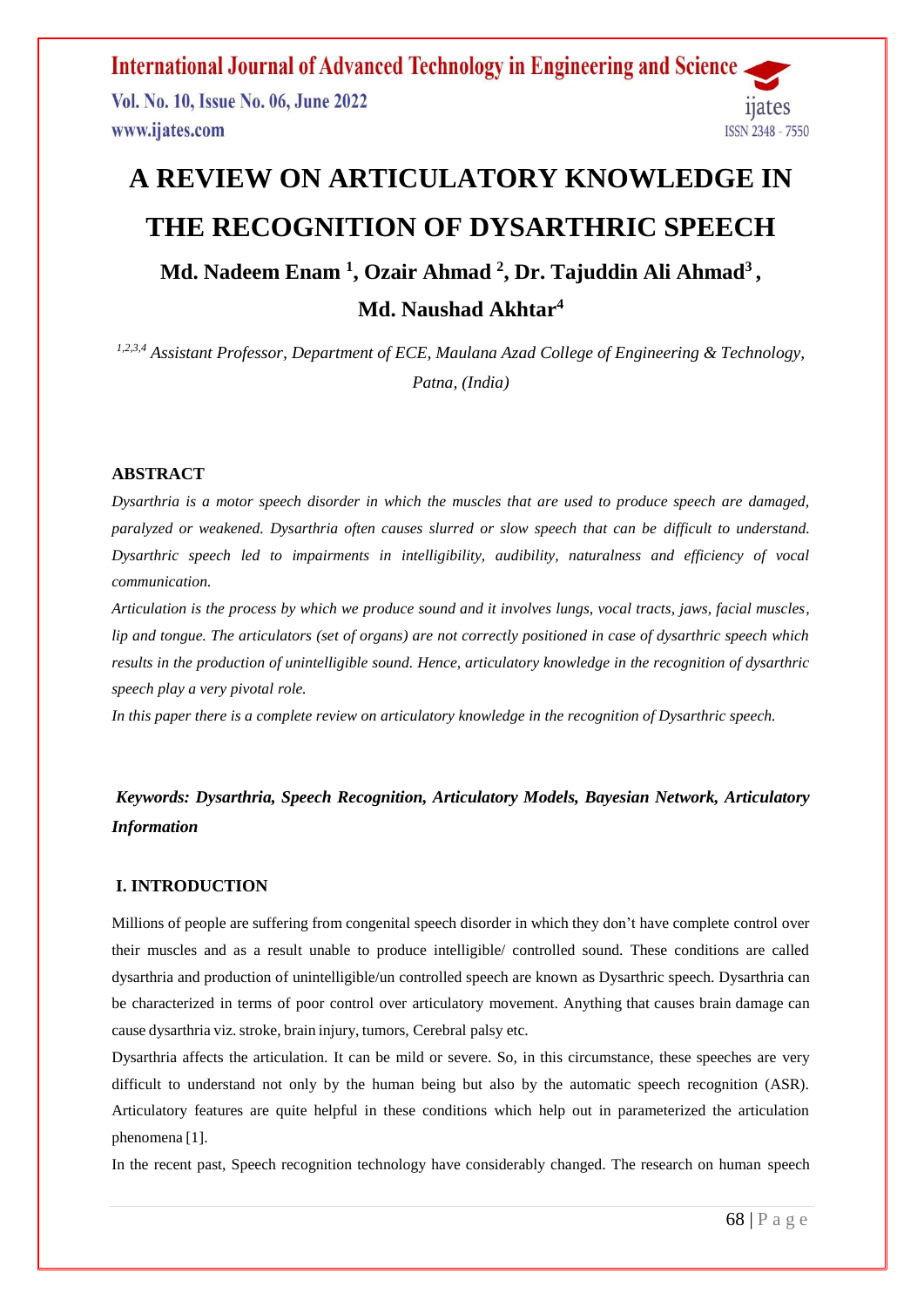Vol. No. 10, Issue No. 06, June 2022 www.ijates.com

11ates **ISSN 2348 - 7550** 

production in Automatic speech recognition has taken different dimensions right from the simple combination of articulatory and acoustic features to complex hidden dynamic models of articulatory movements [2]. Several attempts were made to improve speech recognition as well as integration of articulatory knowledge for a dysarthric person. We require an automatic speech recognition frame work based model for studying the dynamics of dysarthric speech [1].

### **II. LITERATURE REVIEW**

This section elaborates the previous work performed by the researcher on articulatory knowledge in the recognition of dysarthric speech.

#### **1.1 Recognition of dysarthric speech**

In all the previous development in Automatic speech recognition work for individuals with dysarthria was almost exclusively centered towards Hidden Markov model (HMM). This model was extremely important as because its parameter was trained for the general population. The Word recognition rates were lie somewhere in between 26 % to 82% which is more often lower for a dysarthric speakers than a healthy speaker. Researchers had also found that the percentage of voice recognition by HMM model for a severely dysarthric speaker (affected by cerebral palsy) was merely around 4%. Whereas this percentage was substantially high (nearly 89%) for non-dysarthric speakers. So, they had found a huge disparity in the process of modeling of data through HMM model. Although the dysarthric speeches do not exhibit due to a single reason, rather than it may be a combination of several articulatory features  $[1]$ ,  $[16]$ ,  $[17]$ .

Polur and Miller found in his research work that ergodic HMM allowed backward transitions which eventually resulted in the slight improvement of the dysarthric speech results. Further, Raghavendra compared a speaker adaptive phoneme recognizer with a speaker dependent word recognizer for the different dysarthric speech and found that the voice recognition adaptation is relatively better in case of mild to moderate level of dysarthric speeches which was having a relative error reduction (RER) of 22% to 47% near about. It was a significant work by him which was later on more improved in terms of improving the relative error reduction by using weighted transducer in automatic speech recognition systems [4].

Accuracy for dysarthric speakers have been increased to some extent with the help of adaptation at the acoustic level. Since dysarthria was closely associated with the speech production mechanism, in spite of this fact the researchers have not focused on the physiological model [5],[18].

#### **1.2 Articulatory knowledge in speech recognition**

Several attempts were made by researcher to develop theoretical production knowledge directly into models for speech recognition. Empirical articulatory measurement to acoustic observations has been shown to reduce phone error in a standard Hidden Markov model, further it has also been noticed that articulatory measurement was disimproved due to the interference of acoustic.

Hence, researchers were continuously trying to conduct the experiment for the system which could produce an improved result in the presence of acoustic. Eventually they became successful to correlate the system that can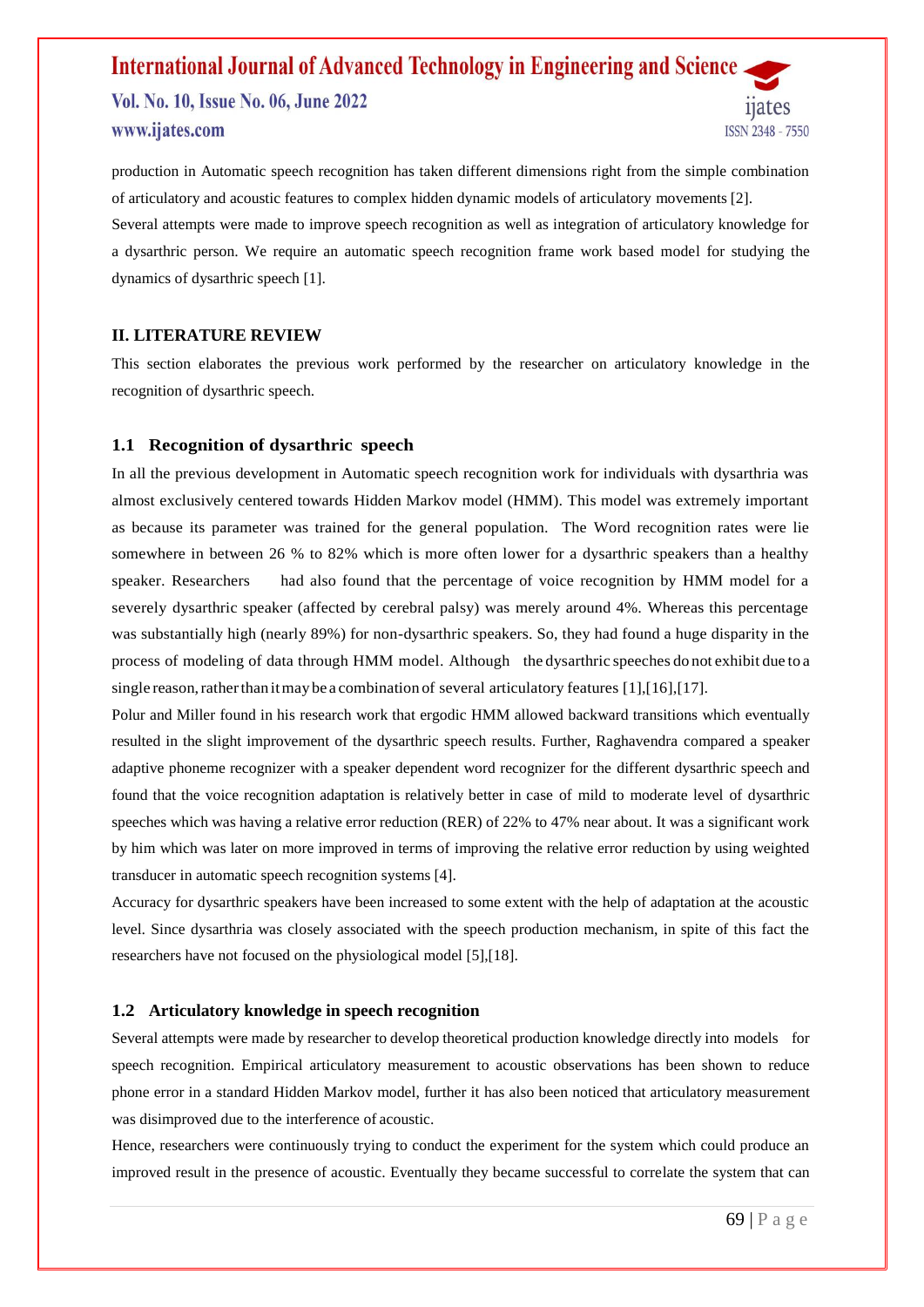Vol. No. 10, Issue No. 06, June 2022 www.ijates.com

learn discrete articulatory feature from neural network in the presence of acoustics and able to fit or model these data into a standard HMM model which showed some improved results. However, the importance of this result was not always statistically significant as there was always a possibility of environmental noise to interfere with the system  $[1] [3]$ 

In a similar baseline Metze found that with the inclusion of discrete articulatory features gained from maximum mutual information could reduce the word error rates by a fair amount [1].

Hence, we can say that the use of direct articulatory knowledge can sufficiently reduce the word errors in the recognition of speech. It becomes more effective if the articulatory knowledge is influenced by high level abstraction of vocal tract behavior.

In recent days, Bayes networks have been used in modelling interdependencies between articulation and acoustics in a regular speech. Bayes networks that estimated the likelihood of acoustic observations given discretized articulatoryparameters, achieving similar results when combined with an HMM- based ASR system [4].

### **1.3 Articulatory Features/ Diagram**

Features are nothing but logic or numbers. In other word we can say that features are those parameters with the help of which we can define any physical phenomenon. Features should be self- sufficient.

Hence, articulatory features can be defined as numbers which help in parameterized the articulation phenomena. Dysarthria affects the articulation. So articulatory features play an essential role in order to recognize the dysarthric speech from ASR systems. Articulatory Features might be useful for adaptation, particularly to speaker and speaking style as because they have been used in their respective analysis [9], [13].

The main articulators are the tongue, the upper lip, the lower lip, the upper teeth, the upper gum ridge, the hard palate, the soft palate and the glottis (space between the vocal cords). Tongue is the most important articulator of speech. The articulators are used to change the properties of the acoustic filter over the time. Articulatory phonetics is the study of the way the vocal organs are used to produce speech sound, whereas the acoustic phonetics is the study of the physical properties of the speech sounds. In fact, phonetics and phonology differs from each other [15], [19].

Phonetics deals with how speech sounds are actually produced whereas phonology deals specifically with the ways those sounds are organized into the individual language [10][14].

11ates

**ISSN 2348 - 7550**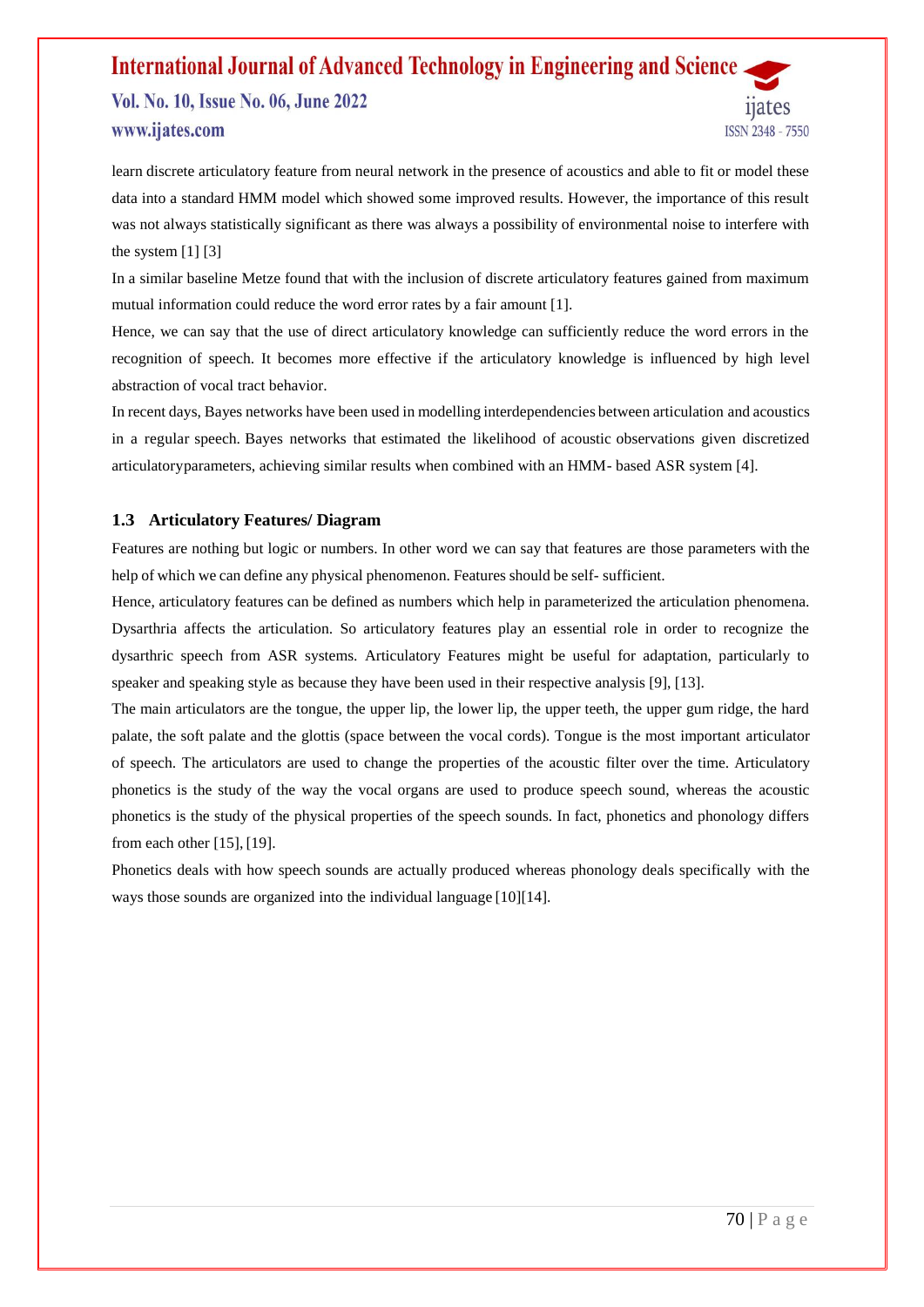**International Journal of Advanced Technology in Engineering and Science** Vol. No. 10, Issue No. 06, June 2022 1ates www.ijates.com **ISSN 2348 - 7550** 

The articulatory diagram is shown in the figure given below.



# **ARTICULATORY DIAGRAM**

# **1.4 Representations for speech production knowledge**

A more sophisticated approach to vocal tract knowledge has been derived from actual measurement of the vocal tract during speech with semi- invasive procedures viz. electromagnetic articulography (EMA), magnetic resonance imaging (MRI) X-ray microbeam analysis, ultrasound etc.

Little amount of current is induced into small receiver coils glued to the jaws, tongue, lips, fascial muscles and other articulators. In this process, the positions of these articulators can be accurately deduced relative to the fixed transmitters around the speaker's head that produce alternating magnetic fields. Production of audible noise is almost nil in these systems and hence the coils interfere surprisingly little with continuous speech [2]. Figure 1 shows the typical configuration of EMA cube with the respective placement of the receiver coils[6],[8].



Fig.1.Example configuration of electromagnetic articulography. (a) shows a subject connected within the recording environment, and (b) shows the typical locations of receiver coils.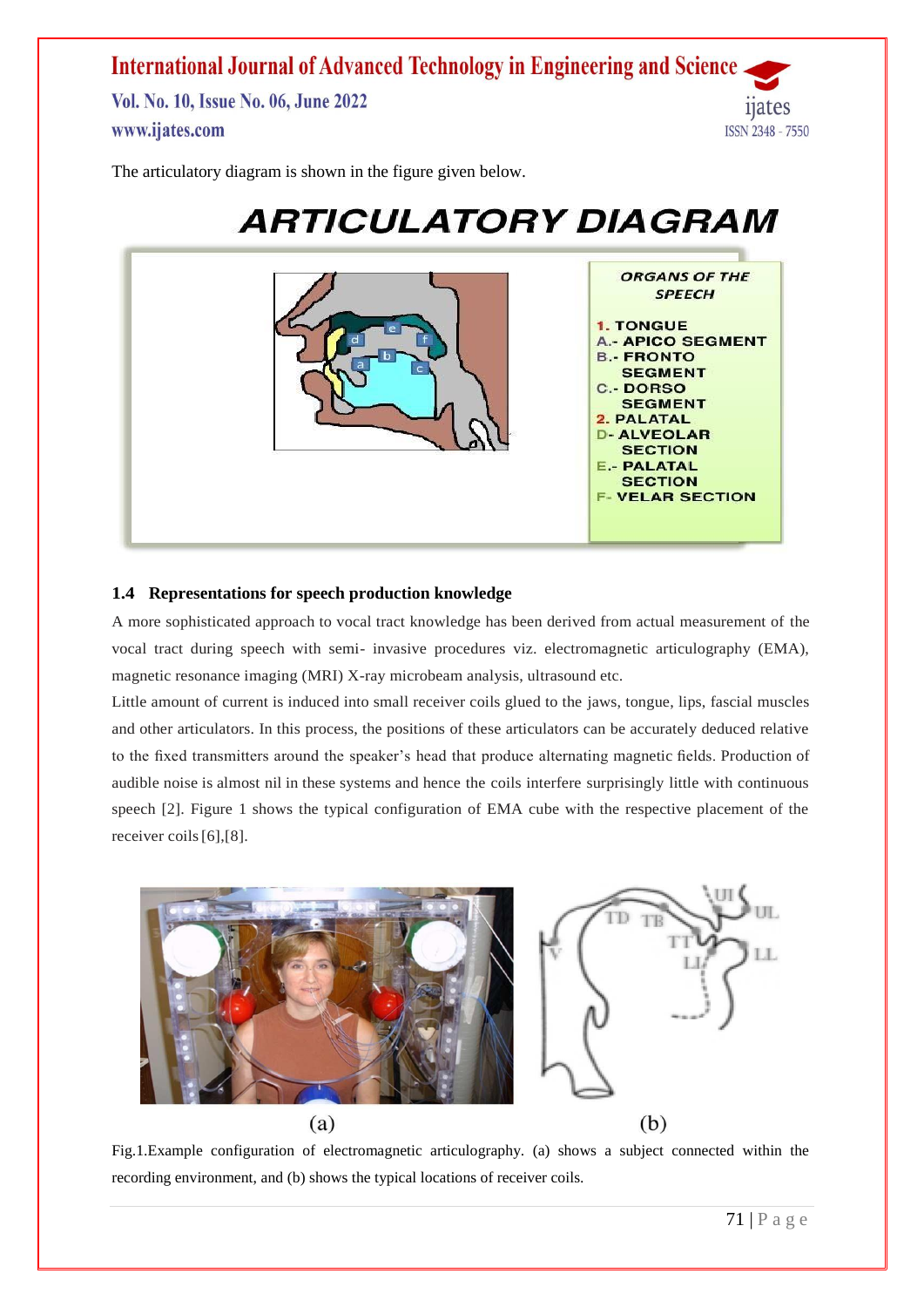Vol. No. 10, Issue No. 06, June 2022 www.ijates.com

Articulatory features have been collected into seven different categories. Every single category has been assigned by a unique number. For instance, a segment of speech may be concurrently voiced, nasal and static which represents the values in number for three different features. Some other very useful attributes of articulatory features (AFs) comprise of language independencies and trust worthy recovery from acoustics among regular speaker. In the absence of articulatory feature annotations, AF values can be obtained directly from the phoneme annotations. Many a times articulatory features are also known as phonological features. Some articulatory features and their respective descriptions have been pointed out in the following table I [4].

# ARTICULATORY FEATURES, DESCRIPTION OF THEIR CHARACTERISTICS AND THEIR POSSIBLE VALUES.

| Feature         | Description (and values)                                          |
|-----------------|-------------------------------------------------------------------|
| Manner $(M)$    | high-level categorization of speech sound                         |
|                 | approximant, fricative, nasal, retroflex,<br>silence, stop, vowel |
| Place (PI)      | location of primary constriction                                  |
|                 | alveolar, bilabial, dental, labiodental,<br>velar. silence.nil    |
| High/Low (HL)   | ventral position of the tongue                                    |
|                 | high, mid, low, silence, nil                                      |
| Front/Back (FB) | anterior position of the tongue                                   |
|                 | front, central, back, nil                                         |
| Voice $(V)$     | presence/absence of glottal vibration                             |
|                 | voiced, unvoiced                                                  |
| Round $(R)$     | circularity of the lips                                           |
|                 | round, non-round, nil                                             |
| Static (S)      | movement of articulators (e.g., diphthong)                        |
|                 | static, dynamic                                                   |
|                 | Table 1                                                           |

In the above table each frame of data has been assigned a seven-dimensional vector of AF values based exclusively on phoneme annotation at that frame.

# **1.5 Dynamic Bayesian network (DBN)**

During speech recognition, it was very tough job to get the observations of articulator's movement. Thus, researcher came out with the innovative idea to focus largely on modeling the hidden articulatory trajectory with prior phonetic knowledge and hence found that the combination of articulatory information with acoustic lead towards a better speech recognition performance.

Bayesian networks (BN) which is based on probabilistic dependency approach in between articulatory features and its corresponding acoustic features are highly suitable for speech recognition. BN networks have the flexibility to model the complex joint PDF with many continuous and discrete variables. Speech recognition systems are basically hidden Markov models (HMM/BN) where BN is used to define the HMMs probability distributions. In the process of recognition, articulatory variables are assumed hidden during the presence of acoustic observations only [25]. A small data base consisting of articulatory and acoustic observation recorded

11ates

**ISSN 2348 - 7550**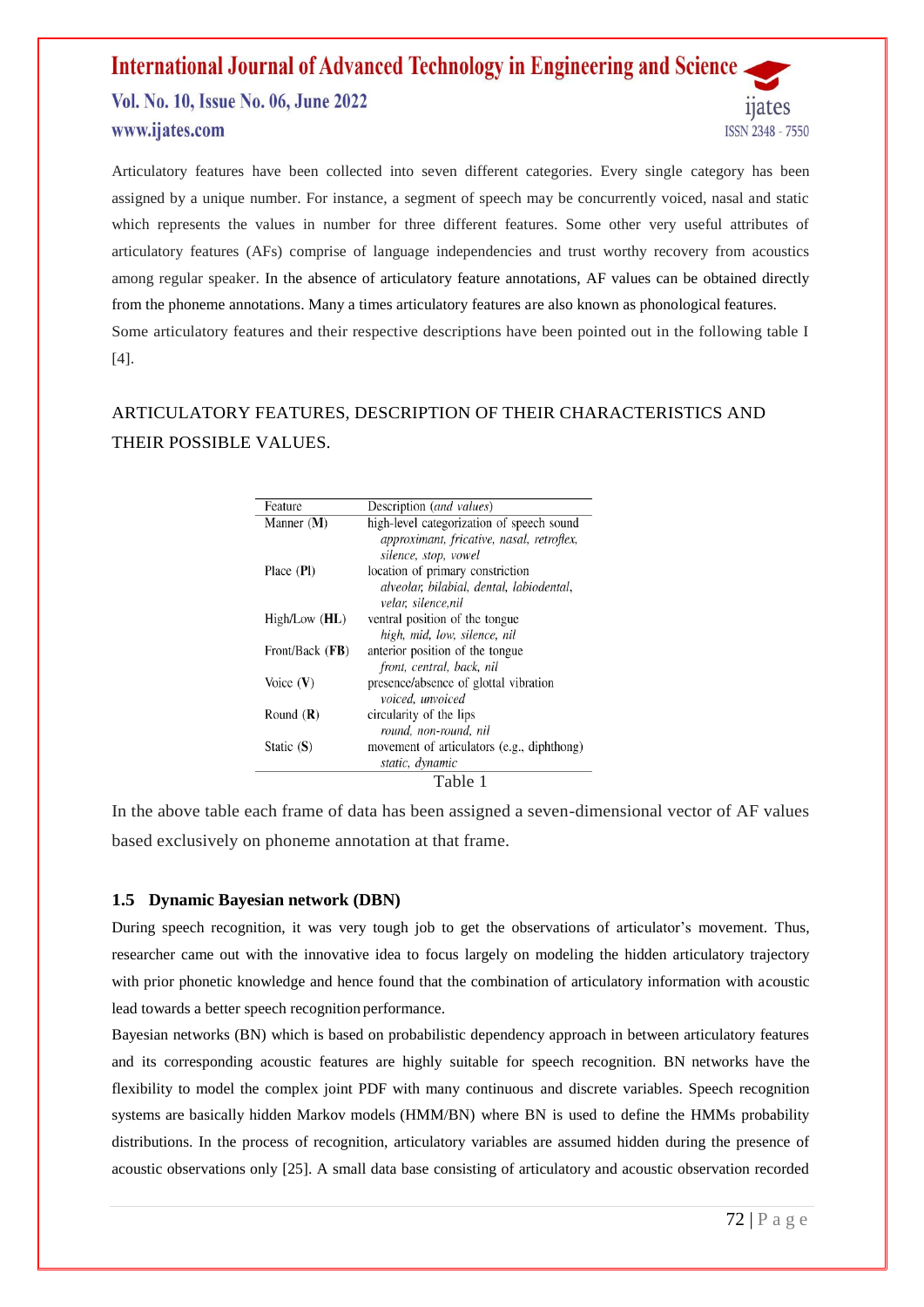# **International Journal of Advanced Technology in Engineering and Science** Vol. No. 10, Issue No. 06, June 2022 11ates www.ijates.com **ISSN 2348 - 7550**

from three speakers have been used for the performance evaluation of the Automatic speech recognition system [2].

With the help of dynamic Bayesian network, we can extract the articulatory features. We can increase the recognition accuracy by modeling the dependencies between a set of 6 multi-leveled articulatory features, over an equivalent system in which all the features are assumed to be independent. Bayesian network (BN) actually provides a tool for the encoding of dependencies between a set of random variables (RV). We can represent these random variables and dependencies in the form of a directed graph where random variables are designated as node and the dependencies through edges [3],[6],[15].

In the Figure 2, typical Bayesian network model has been shown.



### Figure 2

Mathematically, we can represent this dynamic Bayesian network (DBN) in terms of joint probabilities as given below.

# *p* (*A*1*, B*1*, C*1*, Y*1)

# = *p* (*Y*1*|A*1*, B*1) *P* (*B*1*|A*1) *P* (*C*1*|A*1) *P* (*A*1)

where *P* () and *p* () denotes probability mass function and probability density function respectively. Dynamic Bayesian network forms a large class of models which provide an ideal framework to integrate the information from various available sources. The motive behind this work is a word recognizer built around an articulatory feature separating the state and observation processes. [3],[20],[21].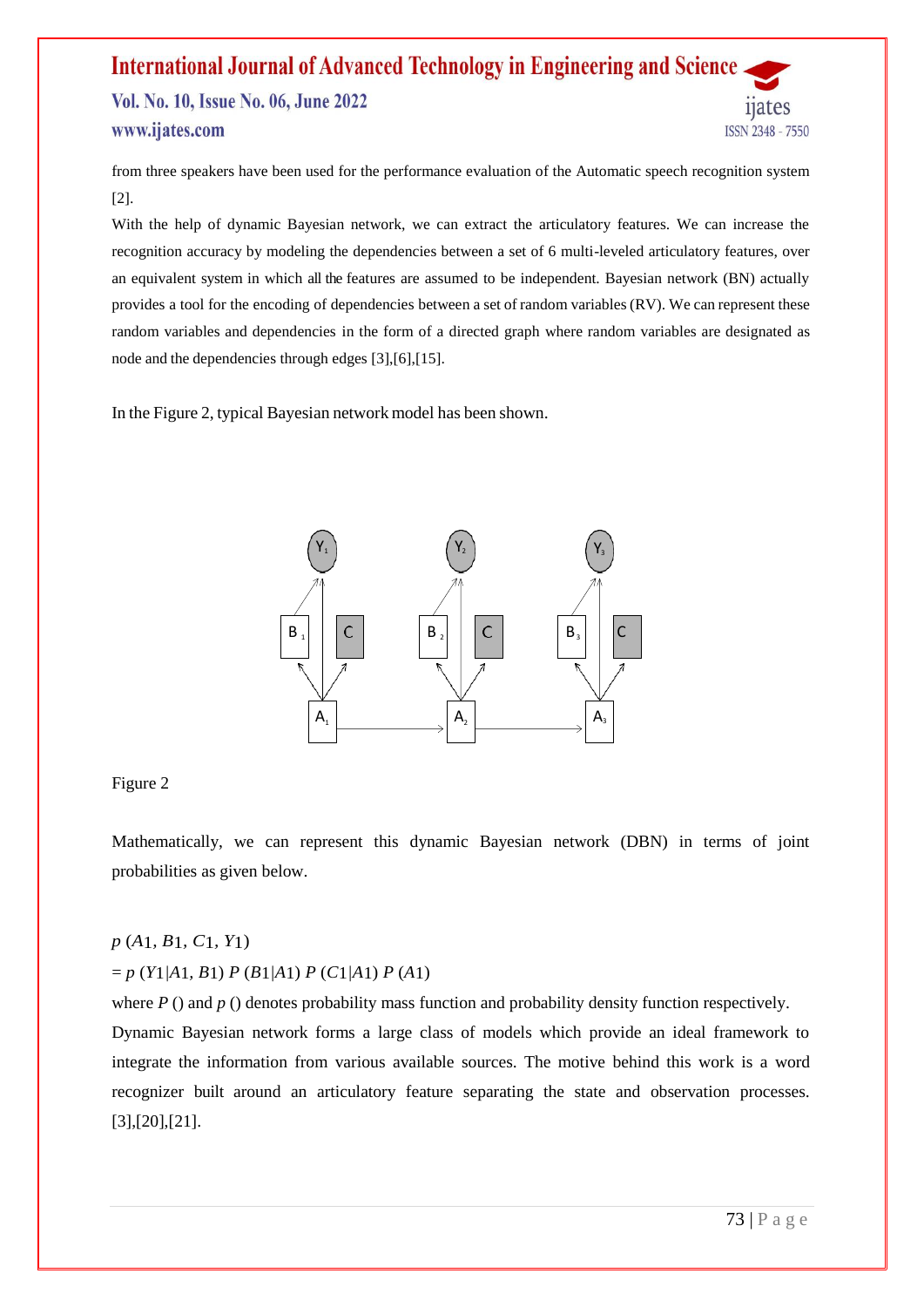Vol. No. 10, Issue No. 06, June 2022 www.ijates.com



### **REFERENCES**

[1] Frank Rudzicz " Using articulatory likelihoods in the recognition of dysarthric speech "Speech communication 54 (2012) 430-444

[2] Konstantin Markov, Jianwu Dang and Santoshi Nakamura, " Integration of articulatory and spectrum features based on the hybrid HMM/BN modeling framework "Speech communication, vol.48, no. 2, pp. 161- 175, February 2006

[3] Frankel, Miriam wester, and Simon King," Articulatory features recognition using dynamic Bayesian networks", Computer speech and language, vol.21, pp 620-640,2007

[4] Frank Rudzicz " Articulatory knowledge in the recognition of dysarthric speech" IEEE Transactions on Audio, speech and language processing, Vol-19, no.4, May,2011

[5] Frank Rudzicz " Applying discretized articulatory knowledge to dysarthric speech", 978- 1-4244-2354- 5/09,2009, IEEE

[6] Kevin Petrik Murphy, Dynamic Bayesian Networks: Representation, Interference and Learning, PhD thesis, University of California at Berkeley,2002

[7] Karen Livescu, Ozgur Cetin, Mark Hasegawa-Johnson, Simon King, Chris Bartels, Nash Borges, Arthur Kantor, Paratha Lal, Lwisa Yung, Ari Bezman, Stephen Dawson- Haggerty and Born- woods " "Articulatory feature-based methods for acoustic and audio- visual speech recognition: Summary from the 2006 JHU Summer Workshop," in Proceedings of ICASSP 2007, Honolulu, April 2007

[8] John-Paul Hosom, Alexander B. Kain, Taniya Mishra, Jan P. H. van Santen, Melanie Fried- Oken, and Janice Staehely, "Intelligibility of modifications to dysarthric speech," in Proceedings of the IEEE International Conference on Acoustics, Speech, and Signal Processing (ICASSP '03), April 2003, vol. 1, pp. 924–927.

[9] Miriam wester, "Syllable classification using articulatory-acoustic features", in proceedings of Euro speech 2003, Geneva, Swizerland,2003, pp-233-236.

[10] M. Hasegawa-Johnson, J. Gunderson, A. Perlman, and T. S. Huang, "Audio visual phonologic-featurebased recognition of dysarthric speech," Abstract, 2006.

[11] K. Rosen and S. Yampolsky, "Automatic speech recognition and a review of its functioning with dysarthric speech," Augment. Altern. Common. vol. 16, no. 1, pp. 48–60, Jan. 2000 [Online]. Available: <http://dx.doi.org/10.1080/07434610012331278904>

[12] K. Kirchhoff, "Robust speech recognition using articulatory informa- tion," Ph.D. dissertation, Univ. of Bielefeld, Bielefeld, Germany, July 1999

[13] F. Metze, "Discriminative speaker adaptation using articulatory features," Speech Comm*.*, vol. 49, no. 5, pp. 348–360, 2007.

[14] N. Borges, A. Kantor, P. Lal, L. Yung, A. Bezman, S. Dawson- Haggerty, and B. Woods, "Articulatory feature-based methods for acoustic and audio-visual speech recognition: Summary from the 2006 JHU summer workshop," in Proc. Int. Conf. Acoust., Speech, Signal Process. (ICASSP 2007*)*, Honolulu, HI, Apr. 2007, pp. IV-621–IV-624